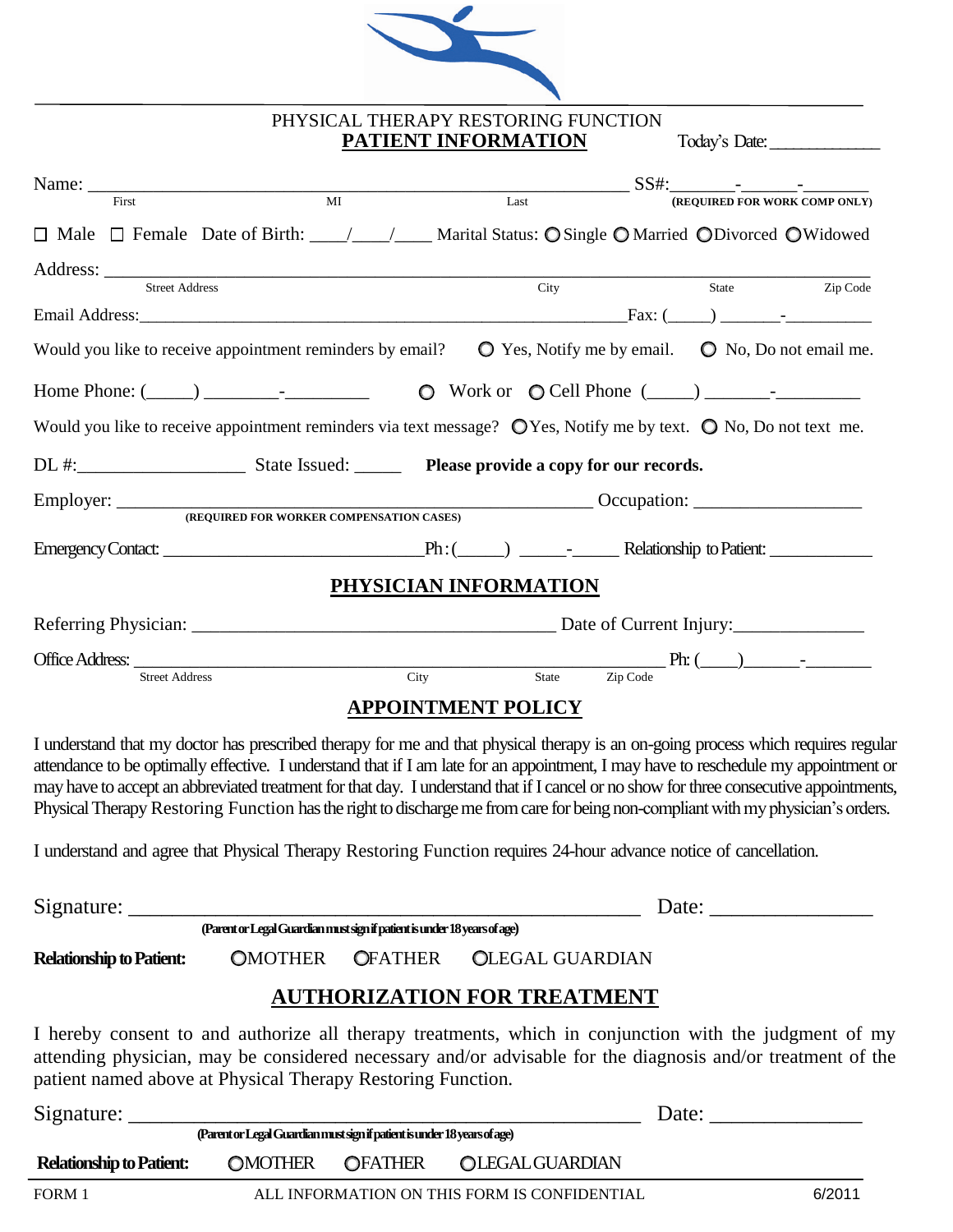#### **MEDICAL HISTORY**

| Allergies                   | $QYes$ $Q$ No Depression                  |                                                                                | OYesONo | Multiple Sclerosis     | OYesONo |
|-----------------------------|-------------------------------------------|--------------------------------------------------------------------------------|---------|------------------------|---------|
| Anemia                      | $\bigcirc$ Yes $\bigcirc$ No Diabetes     |                                                                                | OYesONo | Osteoporosis           | OYesONo |
| Anxiety                     | $\bigcirc$ Yes $\bigcirc$ No Dizzy Spells |                                                                                | OYesONo | Parkinsons             | OYesONo |
| Arthritis                   |                                           | $\bigcirc$ Yes $\bigcirc$ No Emphysema/Bronchitis $\bigcirc$ Yes $\bigcirc$ No |         | Rheumatoid Arthritis   | OYesONo |
| Asthma                      | $\bigcirc$ Yes $\bigcirc$ No Fractures    |                                                                                | OYesONo | <b>Seizures</b>        | OYesONo |
| Cancer                      |                                           | ◯ Yes ◯ No Gallbladder Problems                                                | OYesONo | <b>Speech Problems</b> | OYesONo |
| <b>Cardiac Conditions</b>   | $\bigcirc$ Yes $\bigcirc$ No Hepatitis    |                                                                                | OYesONo | <b>Strokes</b>         | OYesONo |
| Cardiac Pacemaker           |                                           | ◯ Yes ◯ No High Blood Pressure                                                 | OYesONo | <b>Thyroid Disease</b> | OYesONo |
| Chemical Dependency         | $\bigcirc$ Yes $\bigcirc$ No Incontinence |                                                                                | OYesONo | <b>Tuberculosis</b>    | OYesONo |
| <b>Circulation Problems</b> |                                           | $\bigcirc$ Yes $\bigcirc$ No Kidney Problems                                   | OYesONo | <b>Vision Problems</b> | OYesONo |
| <b>Currently Pregnant</b>   |                                           | $\bigcirc$ Yes $\bigcirc$ No Metal Implants                                    | OYesONo |                        |         |

#### **Describe any other conditions or precautions:**

#### **Falls History**

**Injury as a result of a fall in the past year? O Yes O No Date of Fall:\_\_\_\_\_\_\_\_\_\_\_\_\_\_\_\_\_\_\_\_\_\_\_\_\_\_\_\_\_\_\_\_\_\_\_\_\_\_**  Two or more falls in the last year?  $\overrightarrow{O}$  Yes  $\overrightarrow{O}$  No Dates of Falls:

#### **Surgical History**

| <b>Body Region:</b> | Surgery Type:        | Date of Surgery: |
|---------------------|----------------------|------------------|
| <b>Body Region:</b> | <b>Surgery Type:</b> | Date of Surgery: |
| <b>Body Region:</b> | <b>Surgery Type:</b> | Date of Surgery: |
| <b>Body Region:</b> | <b>Surgery Type:</b> | Date of Surgery: |
| <b>Body Region:</b> | <b>Surgery Type:</b> | Date of Surgery: |

#### **Current Medications**

|                                | Dosage:        | <b>Reason for Taking:</b> |
|--------------------------------|----------------|---------------------------|
|                                | Dosage:        | <b>Reason for Taking:</b> |
|                                | Dosage:        | <b>Reason for Taking:</b> |
| Drug:                          | Dosage:        | <b>Reason for Taking:</b> |
| Drug: $\overline{\phantom{a}}$ | Dosage:        | <b>Reason for Taking:</b> |
| Drug: $\overline{\phantom{a}}$ | <b>Dosage:</b> | <b>Reason for Taking:</b> |
| Drug:                          | Dosage:        | <b>Reason for Taking:</b> |
| Draw:                          | Dosage:        | <b>Reason for Taking:</b> |
| Drug:                          | Dosage:        | <b>Reason for Taking:</b> |
| Draw:                          | Dosage:        | <b>Reason for Taking:</b> |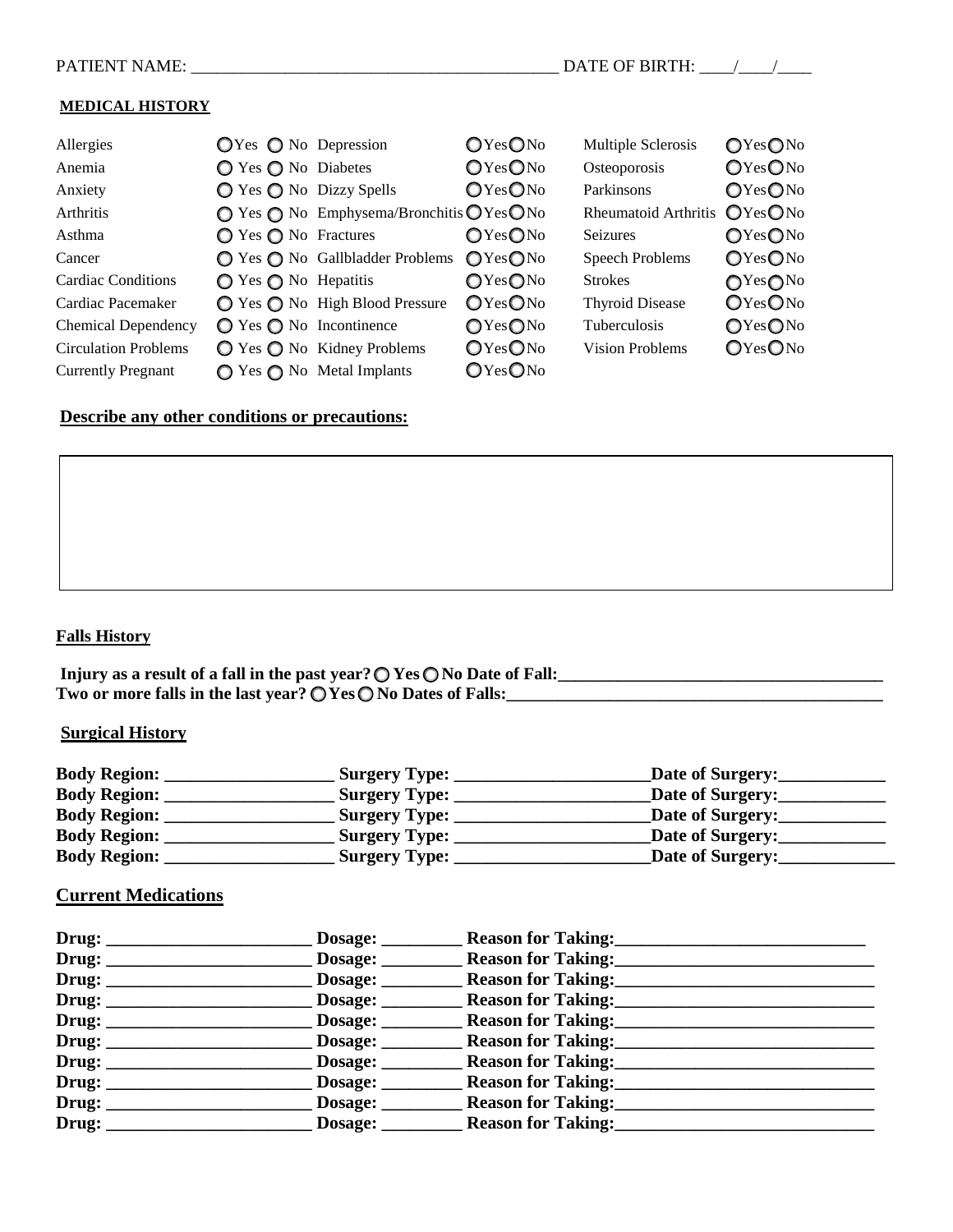# **NOTICE OF PRIVACY PRACTICES**

# **Physical Therapy Restoring Function**

## **THIS NOTICE DESCRIBES HOW MEDICAL INFORMATION ABOUT YOU MAY BE USED AND DISCLOSED AND HOW YOU CAN GET ACCESS TO THIS INFORMATION**

## **PLEASE REVIEW IT CAREFULLY**

If you have any questions about this notice, please contact our Privacy Officer: Shirley Counts

#### **WHO WILL FOLLOW THIS NOTICE**

This notice describes Physical Therapy Restoring Function and that of:

- Any health care professional authorized to enter information into your chart.
- All departments of the practice.
- Any member of interns, students or observers we allow to help you while you are at our practice.
- All employees, staff and other practice personnel.

All these entities, sites, and locations follow the terms of this notice. In addition, these entities, sites, and locations may share health information with each other for treatment, payment, or health care operations purposes described in this notice.

#### **TEACHING NOTICE**

Physical Therapy Restoring Function is a teaching facility. All patient care is overseen and supervised by an attending physical therapist. Residents, fellows, students and graduate students of physical therapy schools may participate in examinations or treatment of patients as a part of the health care education programs of the institution. Each student or observer will abide by all privacy practices of Physical Therapy Restoring Function and HIPAA rules and regulations.

Prior to observation, attending Physical Therapists must obtain each patient's consent (either verbally or in writing) to the presence of the Student or Observer and document such consent in the patients' health record.

#### **OUR PLEDGE REGARDING MEDICAL INFORMATION**

We understand that medical information about you and your health is personal. We are committed to protecting medical information about you. We create a record of the care and services you receive at the practice. We need this record to provide you with quality care and to comply with certain legal requirements. This notice applies to all of the records of your care generated by this health care practice, whether made by your physicians or others working in this office.

This notice will tell you about the ways in which we may use and disclose medical information about you. We also describe your rights and certain obligations we have regarding the use and disclosure of medical information.

#### **HOW WE MAY USE AND DISCLOSE MEDICAL INFORMATION ABOUT YOU**

The following categories describe different ways that we use and disclose medical information. Not every use or disclosure in a category will be listed. However, all of the ways we are permitted to use and disclose information will fall within one of the categories.

**For Treatment:** We may use medical information about you to provide you with medical treatment or services. We may disclose medical information about you to other therapists, doctors, nurses, technicians, or medical students who are involved in taking care of you in our practice. For example, results of laboratory tests and procedures will be available in your medical record to all health professionals who may provide treatment or who may be consulted by staff members. We may also disclose medical information about you to an entity assisting in a disaster relief effort so that your family can be notified about your condition, status, and location.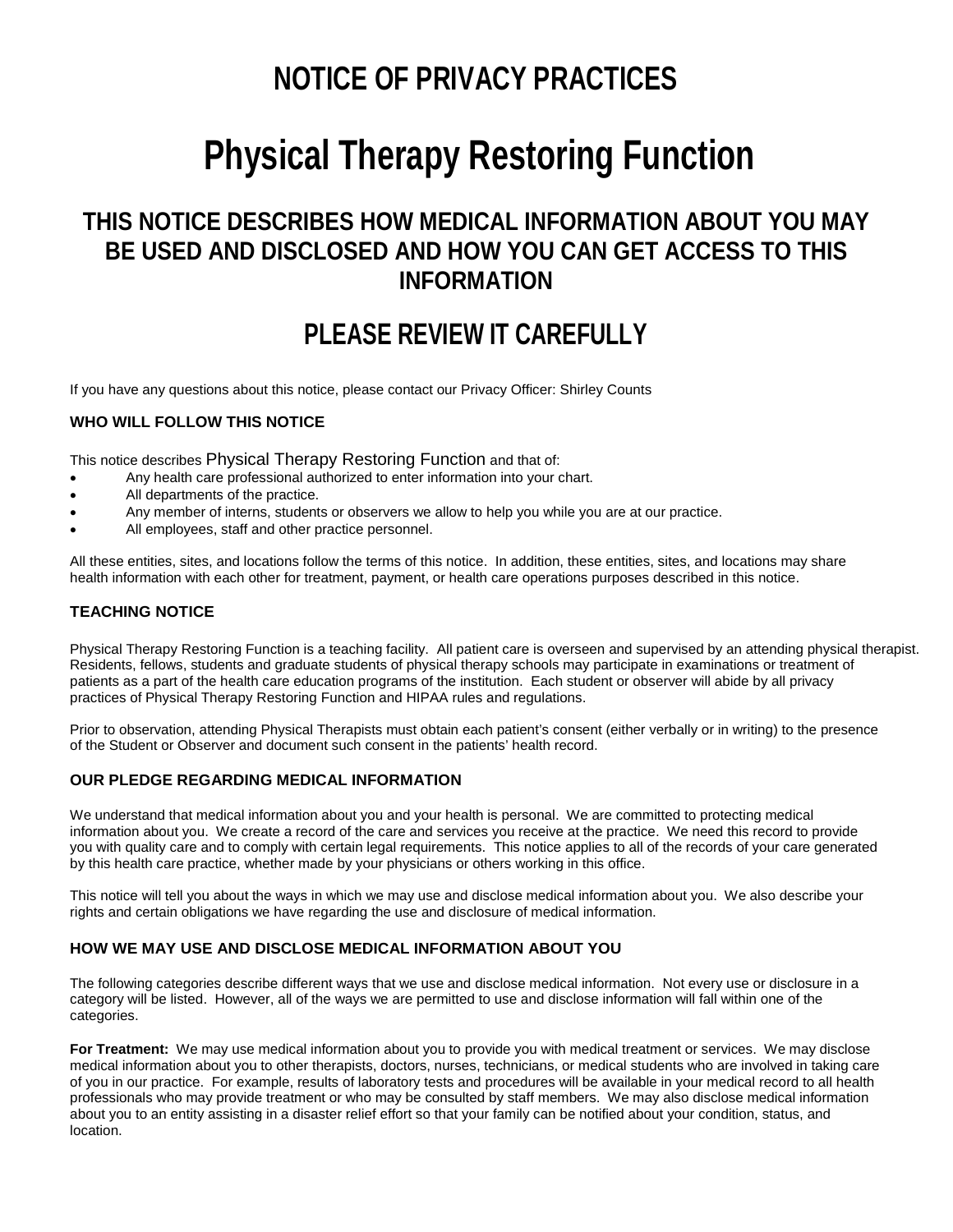**For Payment:** We may use and disclose medical information about you so that the treatment and services you receive at our practice may be billed to and payment may be collected from you, an insurance company, or a third party. For example, we may need to give your health plan information about your care received so your health plan will pay us or reimburse you for the visit. We may also tell your health plan about a treatment you are going to receive to obtain prior approval or to determine whether your plan will cover the treatment.

**For Health Care Operations:** We may use and disclose health information about you for operations of our health care practice. For example, we may use medical information to review our treatment and services and to evaluate the performance of our staff in caring for you. We may also combine health information about many patients to decide what additional services we should offer, what services are not needed, whether certain new treatments are effective, or to compare how we are doing with others and to see where we can make improvements. We may remove information that identifies you from this set of medical information so others may use it to study health care delivery without learning who our specific patients are.

**Individuals Involved in Your Care or Payment for Your Care:** We may release medical information about you to a friend or family member who is involved in your medical care. We may also give information to someone who helps pay for your care.

**Health-Related Services and Treatment Alternatives:** We may use and disclose health information to tell you about healthrelated services or recommend possible treatment options or alternatives that may be of interest to you.

**As Required By Law:** We will disclose medical information about you when required to do so by federal, state, or local law.

**To Avert a Serious Threat to Health or Safety:** We may use and disclose medical information about you when necessary to prevent a serious threat to your health and safety or the health and safety of the public or another person. Any disclosure, however, would only be to someone able to help prevent the threat.

#### **SPECIAL SITUATIONS**

**Military and Veterans:** If you are a member of the armed forces, we may release medical information about you as required by military command authorities. We may also release medical information about foreign military personnel to the appropriate foreign military authority.

**Worker's Compensation:** We may release medical information about you for workers' compensation or similar programs. These programs provide benefits for work-related injuries or illness.

**Public Health Risks:** We may disclose medical information about you for public health activities. These activities generally include the following:

- To prevent or control disease, injury or disability.
- To report births and deaths.
- To report child abuse or neglect.
- To report reactions to medications or problems with products.
- To notify people of recalls of products they may be using.

• To notify a person who may have been exposed to a disease or may be at risk for contracting or spreading a disease or condition.

• To notify the appropriate government authority if we believe a patient has been the victim of abuse, neglect or domestic violence. We will only make this disclosure if you agree or when required or authorized by law.

**Health Oversight Activities:** We may disclose medical information to a health oversight agency for activities authorized by law. These oversight activities include, for example, audits, investigations, inspections, and licensure. These activities are necessary for the government to monitor the health care system, government programs, and compliance with civil rights laws.

**Lawsuits and Disputes:** If you are involved in a lawsuit or a dispute, we may disclose medical information about you in response to a court or administrative order. We may also disclose medical information about you in response to a subpoena, discovery request, or other lawful process by someone else involved in the dispute, but only if efforts have been made to tell you about the request or to obtain an order protecting the information requested.

**Law Enforcement:** We may release medical information if asked to do so by a law enforcement official:

- In response to a court order, subpoena, warrant, summons, or similar process.
- To identify or locate a suspect, fugitive, material witness, or missing person.
- About the victim of a crime if, under certain limited circumstances, we are unable to obtain the person's agreement.
- About a death we believe may be the result of criminal conduct.
- About criminal conduct at our facility.

• In emergency circumstances to report a crime; the location of the crime or victims; or the identity, description or location of the person who committed the crime.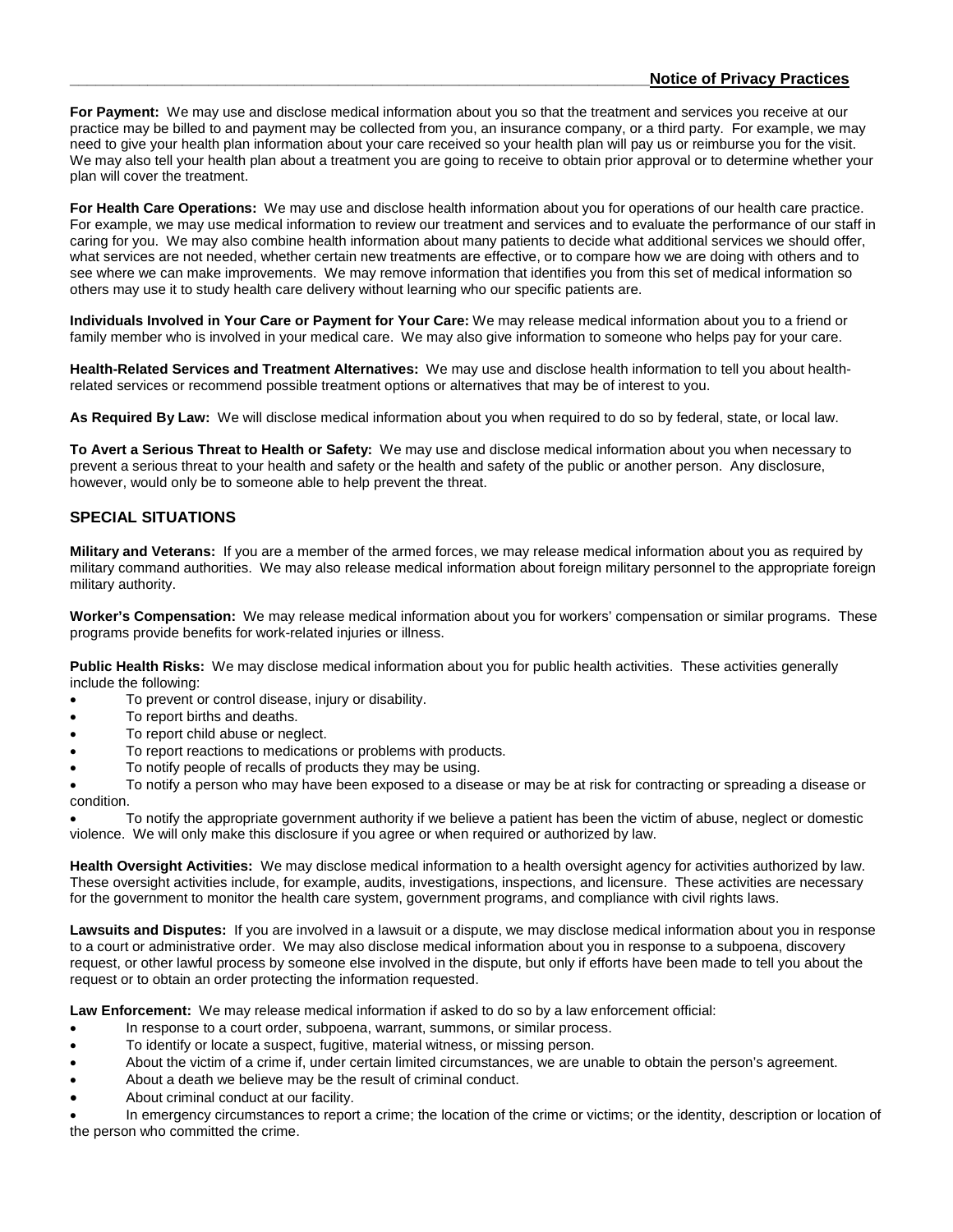**Coroners, Medical Examiners, and Funeral Directors:** We may release medical information to a coroner or medical examiner. This may be necessary, for example, to identify a deceased person or determine the cause of death. We may also release medical information about patients to funeral directors as necessary to carry out their duties.

**National Security and Intelligence Activities:** We may release medical information about you to authorized federal officials for intelligence, counterintelligence, and other national security activities authorized by law.

**Protective Services for the President and Others:** We may disclose medical information about you to authorized federal officials so they may provide protection to the President, other authorized persons or foreign heads of state or conduct special investigations.

**Inmates:** If you are an inmate of a correctional institution or under the custody of a law enforcement official, we may release medical information about you to the correctional institution or law enforcement official. This release would be necessary (1) for the institution to provide you with health care; (2) to protect your health and safety or the health and safety of others; or (3) for the safety and security of the correctional institution.

#### **YOUR RIGHTS REGARDING MEDICAL INFORMATION ABOUT YOU**

You have the following rights regarding medical information we maintain about you:

**Right to Inspect and Copy:** You have the right to inspect and copy medical information that may be used to make decisions about your care. Usually, this includes medical and billing records.

To inspect and copy medical information that may be used to make decisions about you, you must submit your request in writing to the attention of: Shirley Counts Privacy Officer, Physical Therapy Restoring Function 2400 SR 415A, Sanford, FL 32771. If you request a copy of the information, we may charge a fee for the costs of copying, mailing, or other supplies and services associated with your request. Physical Therapy Restoring Function charges \$15 for searching and handling. You will receive your copy within 30 days of receipt of your request.

We may deny your request to inspect and copy in certain very limited circumstances. If you are denied access to medical information, you may request that the denial be reviewed. Another licensed health care professional chosen by the practice will review your request and the denial. The person conducting the review will not be the person who denied your request. We will comply with the outcome of the review.

**Right to Amend:** If you feel that medical information we have about you is incorrect or incomplete, you may ask us to amend the information. You have the right to request an amendment for as long as the information is kept by the practice. To request an amendment, your request must be made in writing and submitted to the Corporate Office Manager. In addition, you must provide a reason that supports your request.

We may deny your request for an amendment if it is not in writing or does not include a reason to support the request. In addition, we may deny your request if you ask us to amend information that:

• Was not created by us, unless the person or entity that created the information is no longer available to make the amendment.

- Is not part of the medical information kept by this practice.
- Is not part of the information, which you would be permitted to inspect and copy.
- Is accurate and complete.

Any amendment we make to your health information will be disclosed to those with whom we disclose information as previously specified.

**Right to an Accounting of Disclosures:** You have the right to request a list accounting for any disclosures of your medical information we have made, except for uses and disclosures for treatment, payment, and health care operations, as previously described.

To request this list or accounting of disclosures, you must submit your request in writing to the Corporate Office Manager. Your request must state a time period, which may not be longer than seven years and may not include dates before April 14, 2003. Your request should indicate in what form you want the list (for example, on paper, electronically). The first list you request within a 12-month period will be free. For additional lists, we may charge you for the costs of providing the list. We will notify you of the cost involved and you may choose to withdraw or modify your request at that time before any costs are incurred.

**Right to Request Restrictions:** You have the right to request a restriction or limitation on the medical information we use or disclose about you for treatment, payment, or health care operations. You also have the right to request a limit on the medial information we disclose about you to someone who is involved in your care or the payment for your care, like a family member or friend. For example, you could ask that we not use or disclose information about a treatment you had to your spouse.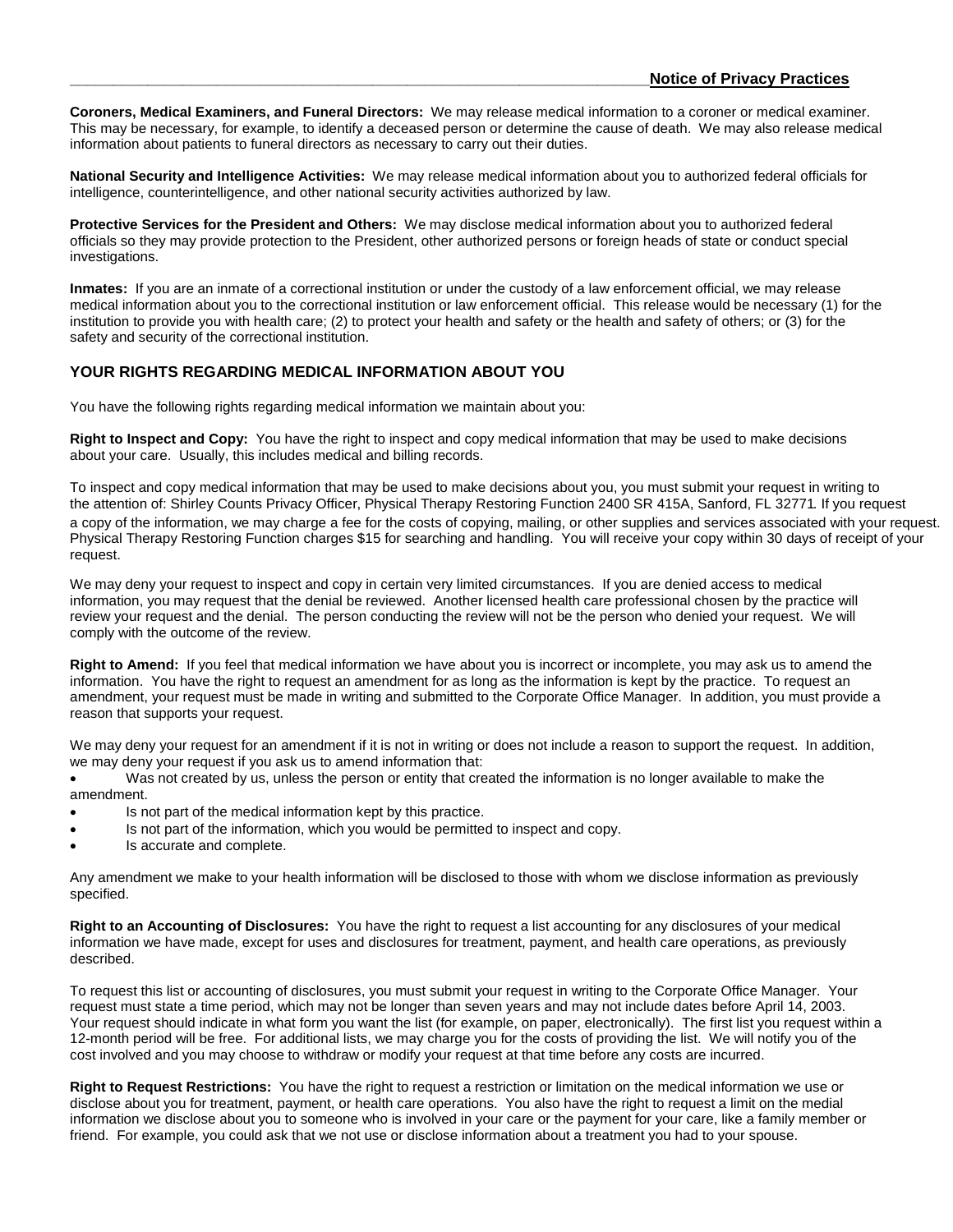*We are not required to agree to your request.* If we do agree, we will comply with your request unless the information is needed to provide you emergency treatment.

To request restrictions, you must make your request in writing to the Corporate Office Manager. In your request, you must tell us (1) what information you want to limit: (2) whether you want to limit our use, disclosure, or both; and (3) to whom you want the limits to apply, for example, disclosures to your spouse.

**Right to Request Confidential Communications:** You have the right to request that we communicate with you about medical matters in a certain way or at a certain location. For example, you can ask that we only contact you at work or by mail.

To request confidential communications, you must make your request in writing to the Corporate Office Manager. We will not ask you the reason for your request. We will accommodate all reasonable requests. Your request must specify how or where you wish to be contacted.

**Right to a Paper Copy of This Notice:** You have the right to a paper copy of this notice at any time. Even if you have agreed to receive this notice electronically, you are still entitled to a paper copy of this notice. To obtain a paper copy of this notice, contact the Privacy Officer.

#### **CHANGES TO THIS NOTICE**

We reserve the right to change this notice. We reserve the right to make the revised or changed notice effective for medical information we already have about you as well as any information we receive in the future. We will post a copy of the current notice in our facility. The notice will contain the effective date on the first page, second line from the top.

#### **COMPLAINTS**

If you believe your privacy rights have been violated, you may file a complaint with the practice or with the Secretary of the Department of Health and Human Services. To file a complaint with the practice, contact:

Shirley Counts HIPAA Privacy Officer 2400 SR 415A Sanford, FL 32771 (407) 322-8645, ext 1045.

All complaints must be submitted in writing. **You will not be penalized for filing a complaint.**

#### **OTHER USES OF MEDICAL INFORMATION**

Other uses and disclosures of medical information not covered by this notice or the laws that apply to us will be made only with your written permission. If you provide us permission to use or disclose medical information about you, you may revoke that permission, in writing, at any time. If you revoke your permission, we will no longer use or disclose medical information about you for the reasons covered by your written authorization. You understand that we are unable to take back any disclosures we have already made with your permission, and that we are required to retain our records of the care that we provided to you.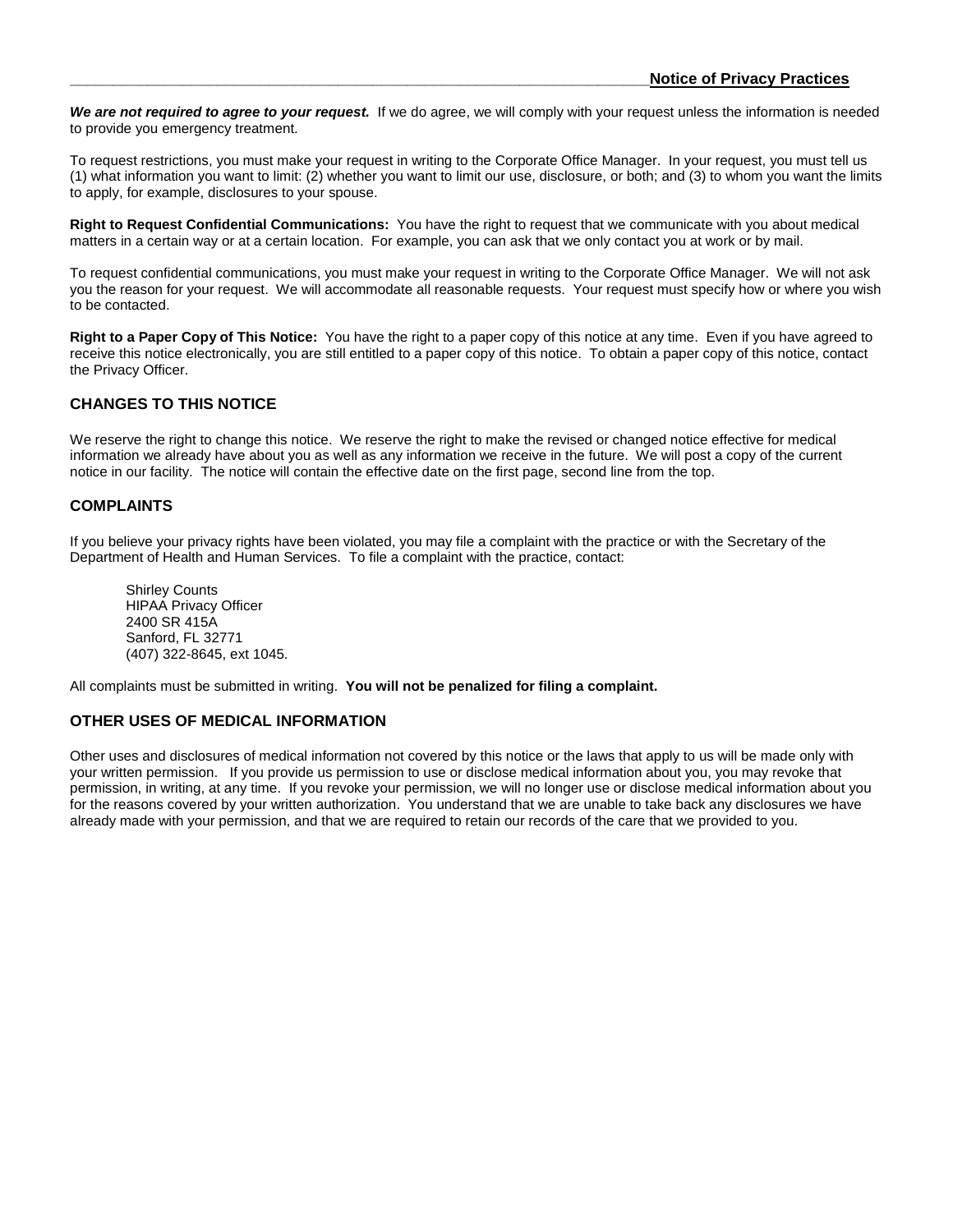

#### **PF-2000 ACKNOWLEDGEMENT OF RECEIPT OF NOTICE OF PRIVACY PRACTICES**

PHYSICAL THERAPY RESTORING FUNCTION reserves the right to modify the privacy practices outlined in the notice.

I have received a copy of the Notice of Privacy Practices for PHYSICAL THERAPY RESTORING FUNCTION.

| (Please Print)                                                           |  |               |  |                       |  |  |  |
|--------------------------------------------------------------------------|--|---------------|--|-----------------------|--|--|--|
| (Parent or Legal Guardian must sign if patient is under 18 years of age) |  |               |  |                       |  |  |  |
| <b>RELATIONSHIP TO PATIENT: SELF</b>                                     |  | <b>MOTHER</b> |  | FATHER LEGAL GUARDIAN |  |  |  |
|                                                                          |  |               |  |                       |  |  |  |

#### **OFFICE USE ONLY (If above not signed)**

|                                | <b>Attempt to Obtain Acknowledgement</b>                           |
|--------------------------------|--------------------------------------------------------------------|
|                                | An attempt was made to obtain an acknowledgement of receipt of the |
| Notice of Privacy Practices.   |                                                                    |
|                                | The acknowledgement was not obtained because:                      |
|                                |                                                                    |
|                                | The patient declined to sign the acknowledgement.                  |
| Other                          |                                                                    |
|                                |                                                                    |
|                                |                                                                    |
|                                |                                                                    |
| Name of Patient (Please Print) |                                                                    |
|                                |                                                                    |
| Name of Employee               |                                                                    |
|                                |                                                                    |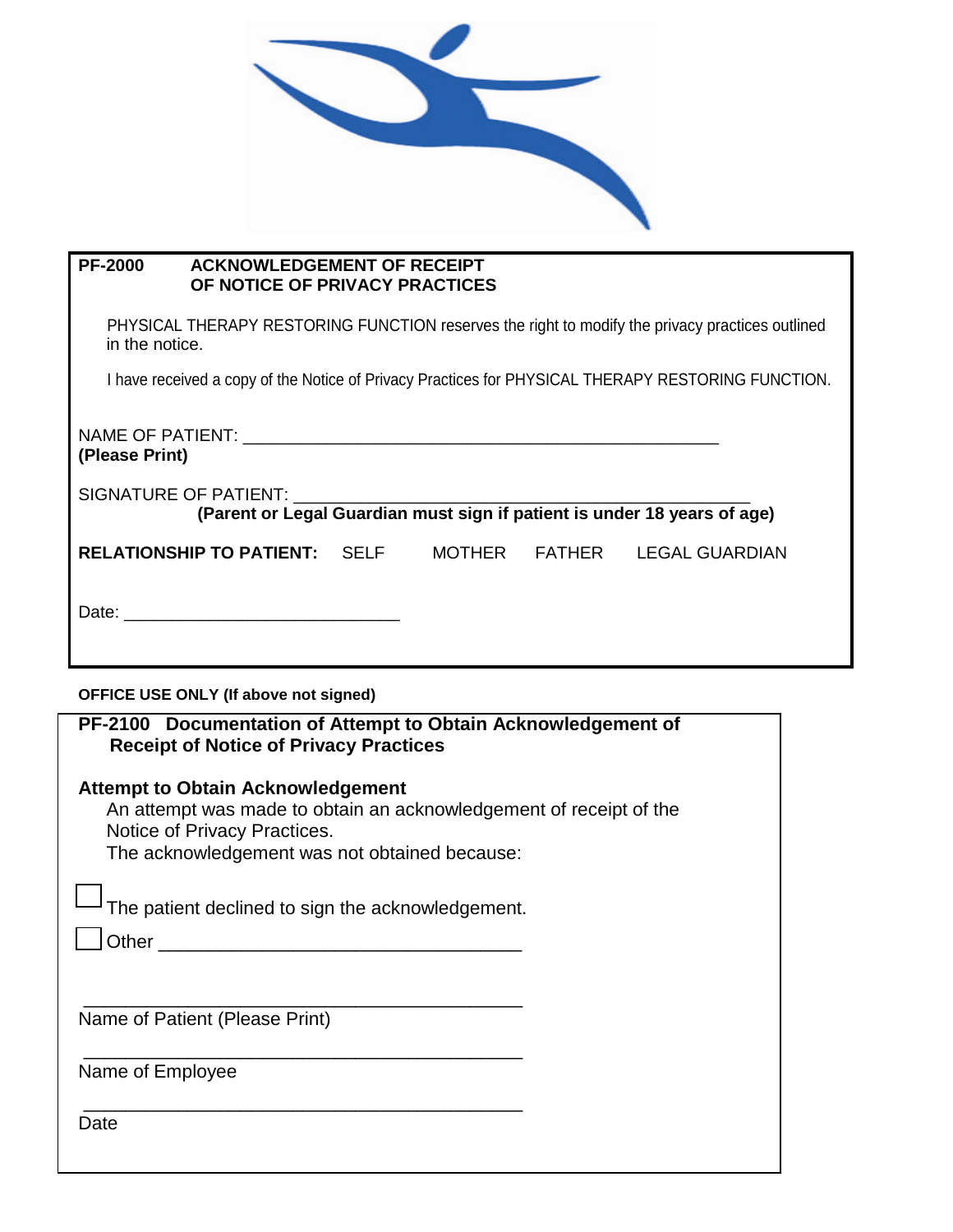$\circ$   $\circ$   $\circ$ 

# $\begin{matrix} 0 & 0 & 0 & 0 \end{matrix}$

 $\overline{\mathbf{C}}$  $\begin{matrix} 0 & 0 & 0 \end{matrix}$